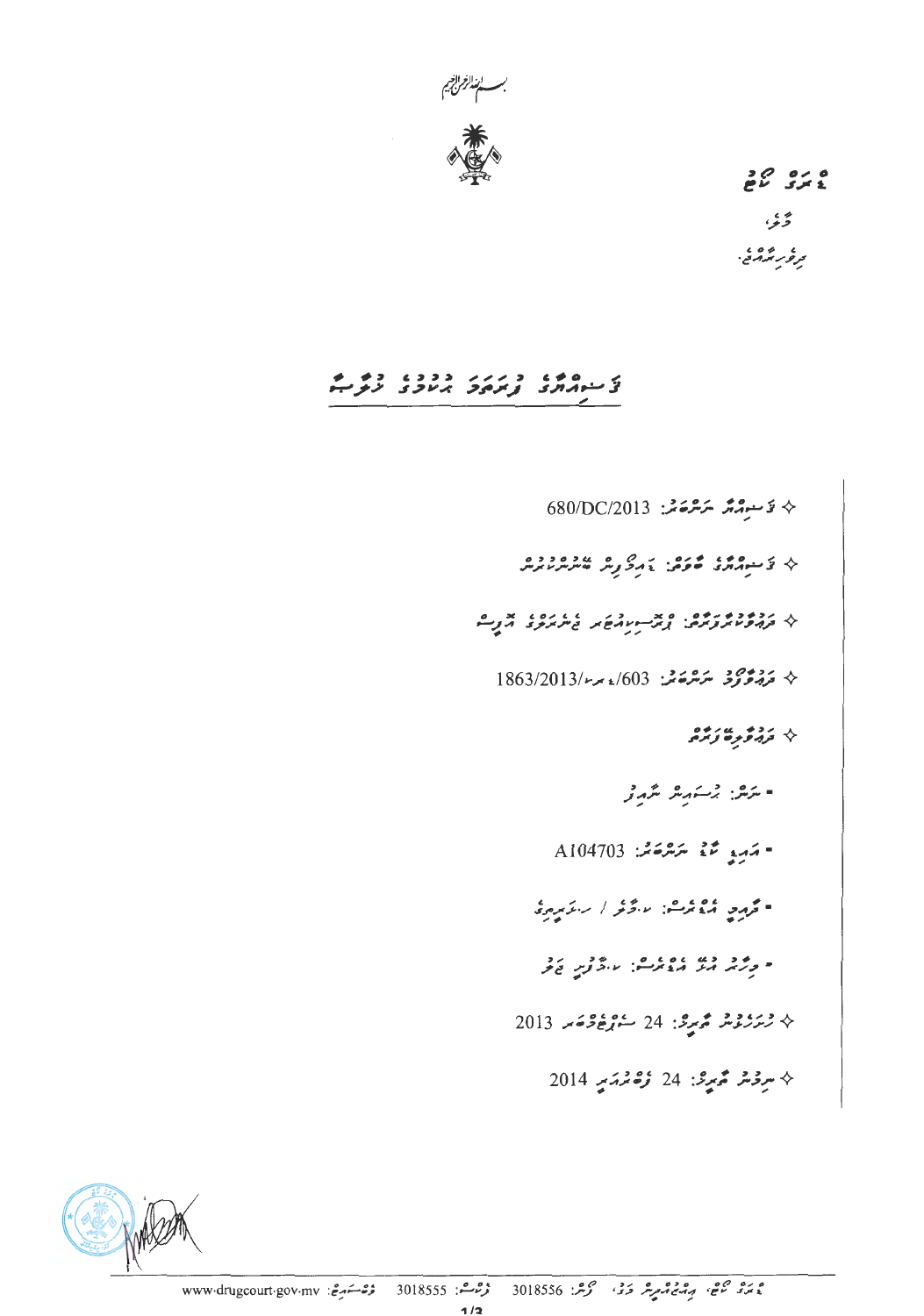ردم، دوست:

ەمەن بىگەرار بۇيۇمۇق بۇسكەنلەر ئىگەنى 30 يەسكەھەر 2012 قرۇش 22:55 قەترەپ *مىڭرىم* بەرقە ט אבי גבוב מידי המידיע בירוך בריטים מידיעים אמרים במידיעים בככם להם בכך בכולים בירון.<br>מידעותיה ככל מידעות המידעות בידעות בריטים המידעות מידעות מידעות הפידעות המידעות המידעות בהופרביקים.<br>המידעות המידעות המידעות המידעות המי د با ه دوده از باره بده با دوده داد و بدن بره ازه داد با دروه با با ه مرکز کردکی مرگزیم.<br>دیویس وورس ریزم داد از از درودم توصیر نام برابر و مایر دیگر ایمان و شرکت دیگری کردکی مرگزیم. אב גו גם כי מים בין המוקדות הנוספי להיות הפי הנוסג היום היום היום היום להיום ליום ליום ליום ליום ליום ליום ליום<br>הוקדות היום היום היום היום ליום לא היום להיות היום היום היום היום לא היום ליום ליום ליום ליום ליום ליום ליום .<br>توشرش خرام دى ما 0.0040 رو چرى ، ئەرگەرش زىرىئاكەش مەن كۆر ئور ئورۇم ئور ئامەت ئالار ئاما ئالار ئاما ئالار ئام ם מים ביני זה בין ידי המים ביתר בהזה לאתכית בין היו ברבב בין הפקית ביתיאוריבי ובני גבים.<br>הקורש הזהיה זה שים פקודפהי ביותר בהזהיה לאתכיתים לשינוי הקיבית הרופעית ביותרים שיני בנהפה .<br>د د د ه ... و د و و 2013 د ور مسروس حدود د د د د د د و روم د د و د و د د و د مسر د د د ק סרכקים קריין באופן המוניק מוניק המוניק לא המוניק המוניק מוניק מוניק מוניק מוניק מוניק מוניק מוניק מוניק מוני<br>בריירואקפריק מוניק קודוק מוניק אופיק מוניק ביוון מוניק בריירוק פוניק מוניק מוניק בקודו בריירוק בריירוק מוניק ב مِرْجُمْ وَوْوَمِرِوَّمِ، كَيْتْرَمْر سَرْحْدَمْد 17/2011 (وَسْهُوَوْرَ وَجَرْمَتْ كَيْتْرَسْرْ) كَ 112 وَسَرَ وَجَرْدَقْ (ب) مْ روی ، ده و ، ده در در در در برگزش شهروه روبر در دور وی دید در هم به دود دود ، دو ،<br>برقومی امروازاری از از کرد برگزش شهروی وامکیس اور نوم باش و برگزارش کاسرس بروی باش ر د د ، ، ، ،<br>د پرو بر ر و .

#### ه راره دو دوده ره.<br>وری نابروس سرنام مرد

- 1. مَرْمَوْمُودْ كَرَّمْرُمْكَ سَائْرُنُو / سَائِدِيْرِيْ، شِسَامِيْلْ سَمْرَتْرْ (A104703) نُو جَائِمَكَ يَامِرْكَانِيْلْ
- 2. د بروه د ده سود د ومرته محمد دود د کشتر مرکزی (17/2011 (تر دود برده د ودد د.<br>تۇسرىلى كى كى كەنگە كەمگەر (س) كەم كەنگەرلارنىڭ مەھرىلاھى كەنگەن كەمگەر ئىرىپ המכליקה כי היה לכם הייתה קבוצים במסליכה להגבת באיבטים כי קיקה בכים.<br>צוויקיפיו קיקה באיב הווארד האיבאה באפיבור באיבאר להפאקיפ הן מבאקיפי באקה ביוקפיה 62 كوسر 2005 (س) كام كام سرس دود كامور برسكام شهر دود المس دست دارده مردح مردح رَمَرِ جَرْمُ وَمَرْ ۚ وَمِنْ مَرْمَوْ مِنْ مِرْمَرْمَةْ A/2013/377 و 2013 (27 مَرْوُوْحَ مِنْ 2013) مَرْمَةْ م ی رحاوی ده ده ده ده دود ده در دود.<br>مرتفع مروج بری بروس برگر بروبر ما برو توبر وبرو
- 3. مرسومی مورد در درم درماه شریعت دره اور مورد به درم درمان و ماروه درمان درمان درمان درمان درمان درمان درمان<br>3. مرسومی فرس در مرد برای درمان میگرد که درمان درمان درمان در درمان درمان درمان درمان درمان درمان درمان درمان د ما دو دو د د د کرد کار دو به دستمه شهرت د دوورده د و د ورو د د د د در است.<br>مربع موومر و د کرد کار د ورووه بر کرد شهرت د سوروم مالکر و وروزور و در مور ه پده ده و بر رود دورو .<br>از در در فرمزر در در ( ( مر شرم) از ۲۰۰۵ و در بر از در در در در در از از در در در در د × ، ، ،<br>بروبرو .
- 4. 24 زېمبرسي 2014 درو عامروس ستېربرو، خپرېرتوبر پردو، رودو برخپر مربور د גם גם ביג גבוש גודו הובדו ומודעים בינוח הובדו הובדו הובדו ביותר.<br>בהאיניה מע בנהפי ביפיסיבהי בנהפ יישקפה ביטביתהי בנהפהמ יובק בנהפה המבינה.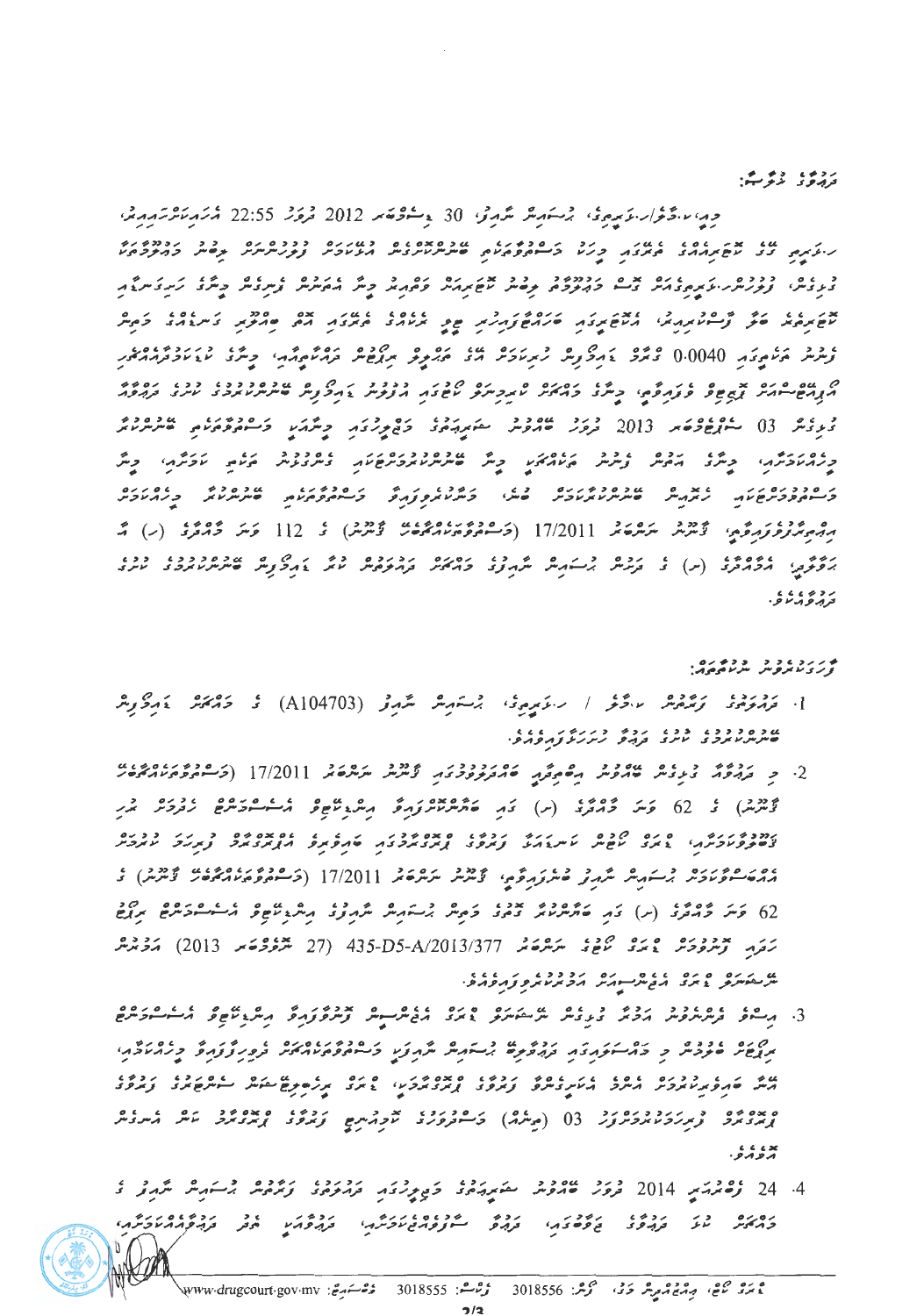رەۋر ۋىرمەترىكى 30 پەسكەھەر 2012 دىرە بەرگەر ھەشەھەر بارىر قائر بورگەر ئارىر ג גיע ניין גיני.<br>גג<sub>י</sub>ב *נ*ופ נגפ גיפ

برندې:

رەرە، رومۇر ساڭرىكى / سائىرمۇ، برستىرىگە مگرمۇر (A104703) كى خەم ئۇرىمۇر مىگرۇمۇ ره مده و است و ده و در در است شهرت و دود درده و رودتر و دورند و میکرد . רובו או אין לא נולי סמסלבן אין יו ממסלם באון ביטון לווסן באפרוברים.<br>תופצה אינואלקופ נתפצ ונקבאס בא לופקט וינולדים נקוב אתפנה הקיצורים הקבואים. رەمدە .<br>مەسرىس برقرمۇمدى بوترمۇت قۇتۇمبىر 30 ماشۇمىر 2012 قرىرى ئەركۇر ھىرىرىدىر ئاۋرقىل باشىرىد ۇ *ۋە ۋىرە ئاش ھىۋى* قىرىش سىمبىرىشى (شەشھەشى: K(e)/UR/2013/0012) مەشرىرى سىرتى شەرى ئىسرى ئىس چەرىگە، ئۇيۇم ئىر ھەتمە 17/2011 (خەممەم مەدەب ئەمزىم) ئۇ 112 ئىر ئۇچەر (ر) ئۇ ئەرگەر ئەرگە يەر 112 وَسَرَ وَمَامُودَ (س) ، رَمْرَشْ بْرَسَمْ شَرْمِرْتْر 03 (مِشْرَمْ) مَرَيْرْ وَرُودَ وَمَارَهْ رَرُودَيْر بِرَيْدُوشْ، وَ ر به دور در دستهر شرمان و ده ده ده دوره برره برهان دور در در در دور در در ده در ده ده در ده ده در در در در دور<br>بی منبعه برگزارش بر در دور برای در در در در دوست برای در در سرد دستر به برسر در در دست در در دست در دست در دست 

24 مَدْمُ 1435 1435 24 **زې**م تم**ت** بو 2014

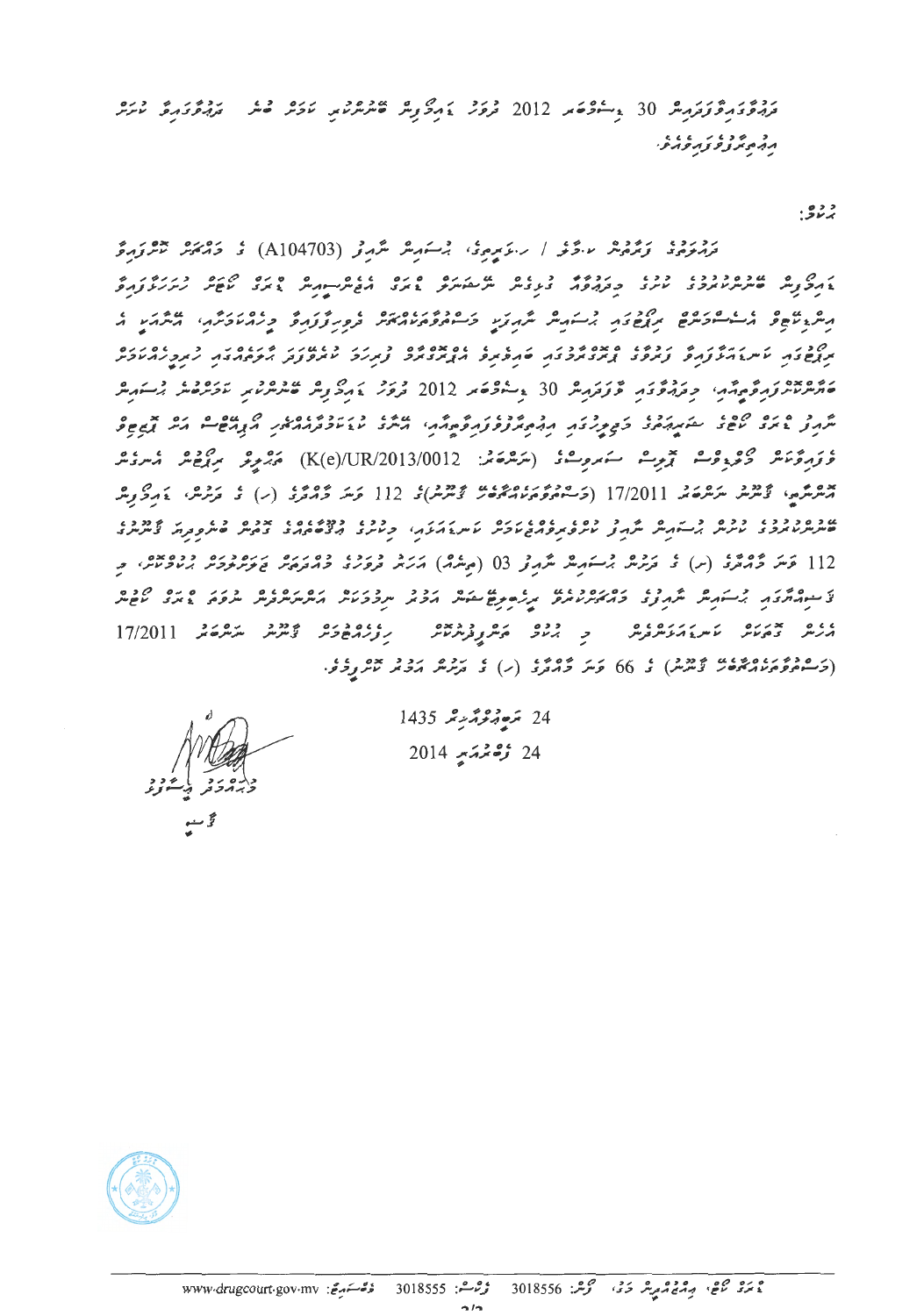

 $0,0,0,0$ څنې ، ریره ،<br>ترور ترور

ىترتىرىكى: 435-D5/RO/2014/49

|                                                         | بر زمود من مرد ده در ۲۵۷۵ در دود در دود و در دود د<br>په زمود من مرد بر سر سرمان و در در در برود و |  |
|---------------------------------------------------------|----------------------------------------------------------------------------------------------------|--|
| مَهِ وَمَنْ مَعْرَضَةٌ A104703                          | مركز: برگسترمبر مگرمر و                                                                            |  |
| وتمدر والمعامل المحور فالمحر                            | ورودو من.<br>درودو من. سرع دود / ۱۰۰ گرفر                                                          |  |
| $\frac{3}{2}$ $\frac{3}{2}$ $\frac{3}{2}$ $\frac{3}{2}$ | مە <b>ر</b> ھىر جىنىڭ 27 ب <sub>ى</sub> يەنگە 1988.                                                |  |

ים ייא נט ינמ4נ<br>*כ*ג—נ*יג בל כ*ג*יב*ה

| تخ سوم موجود تأمر ديد و ماده د ده<br>تخ سوم موجئ المجموع المستقرع مستقرع موسر |                                                           | ئۇسىدىگە مەشھەتتى:     680/DC/2013 |
|-------------------------------------------------------------------------------|-----------------------------------------------------------|------------------------------------|
|                                                                               | $1863/2013$ /م مرکز میگرد کم کی سر $/603$                 |                                    |
| 24 <b>زې</b> مخم <i>ت</i> ېر 2014                                             | ژىززند قەيرى:      24 كەنزۈۋەند 2013     برناۋىتىر قەيرى: |                                    |

ەرە مىدە ئىگەنگە: 680/DC/2014 - ئاسىمەگەنگەر ئېسىمبەش ئىگەرلەر ئەرگەنگەش ئەرمەنگەش ۇرىمىر ئۇيىرىمە سەھەم 17/2011 (خەشمەھمەر ئەھمەد ئۇيىرىمى) ئۇ 112 قويىر خەممۇر (ب) ئەر بەقۇقۇم مەمەمۇر (س) می ترفرهی پرسکریهی شرمرثی 3 (مرشره) ایرانی و دره در دوره ایران و دومده از این ترانی ایرانی از در ایرانی از د در هر چی د پاره در دولت به سال مرد د در در در دولت در در از باردی د و ده می دولت در در داده و در در در داده<br>پرسکه سر سربراوی او پرچینز امامز از مرد سر سربراس از این سربراس سروه به امامز مرحول پامری امام سر ני מגום ו ונונסגום ו סגוגום בכיכם כם וכן כבאס וגום כנסיום בראשות הפיק.<br>פעיבים הו עיות בהעיות בית היית פית יותח המודע במינות ובנו הפיקוד הפיקטות הקבועית.

[- مرتر در نوع مشوش بروبر و دوره در دوره در در در برابر بروتر برابر با<br>[- مرتر در نوع مشوش بروتر در در بروتر در برابر برابر در برابر در برابر بروتر برابر با

ם נם <sub>רו</sub>ט בי הכבש הכנכסכבי הככננס - הנסיתס**כית בתב**ונים.<br>2- **גיזני איפו**ד צו*יקסב, כ*זמוזימיות והכונסמית אותכיתסכית ב<sub>ו</sub>תכיתה.

- 
- ב נוס בין היישור בין היישור היים היישורים בין היים היים היים מסויים ובין ויים.<br>המנהל היידעיים ייתפים פתונו הבניותםיית שבוקפרוטייקים וביות קישורים הבניות הביים וביות היים.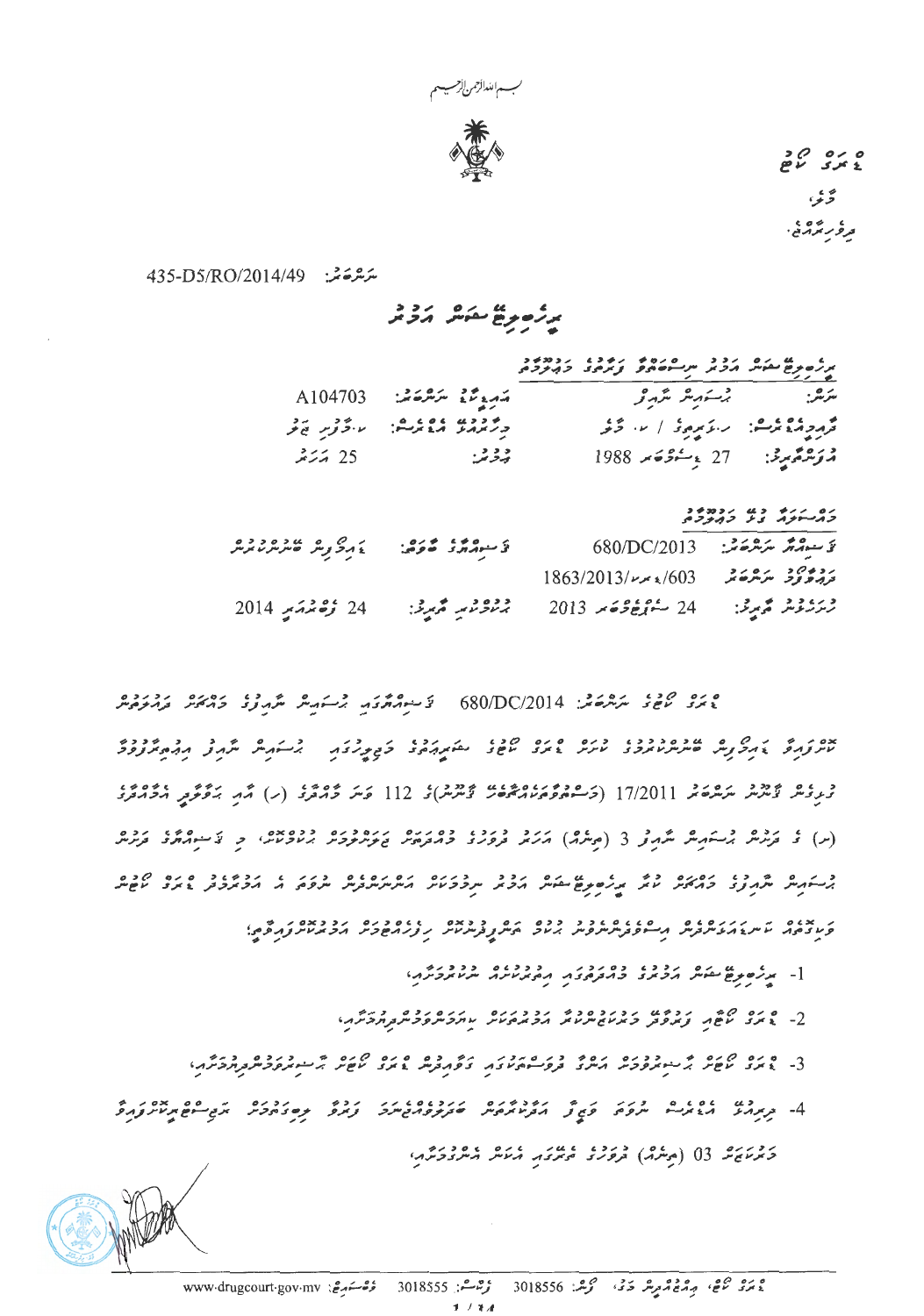5- פינס קיבו וכונס בבובס בוס ובית ביתוח ובבומי ובבובר ובס בנו ובנו בבובר היתבה.<br>5- גודעי משיב הכזה בהכמית בשיבית ביתוח ובקפת בזקמים וה התינית והקהבית התקהבת היתבה. ת כבר המהמינית הן הכמו המהמיד באותר היה הן מינית לא בין ההניים הבביניות.<br>כן הכתובה התייעית נהל נועלב נועבות כן נועד להייתוח להונית הבולי בהיית הכתובות.

د ره ر د<br>*د ب*ر د تر

 $1435$  مَدِيْرَ قَرْبَرْسْرَ 1435  $24$ 24 زشتەتىيە 2014

> یں در دورہ دی و۔<br>سرحت کرنے کا دیے س

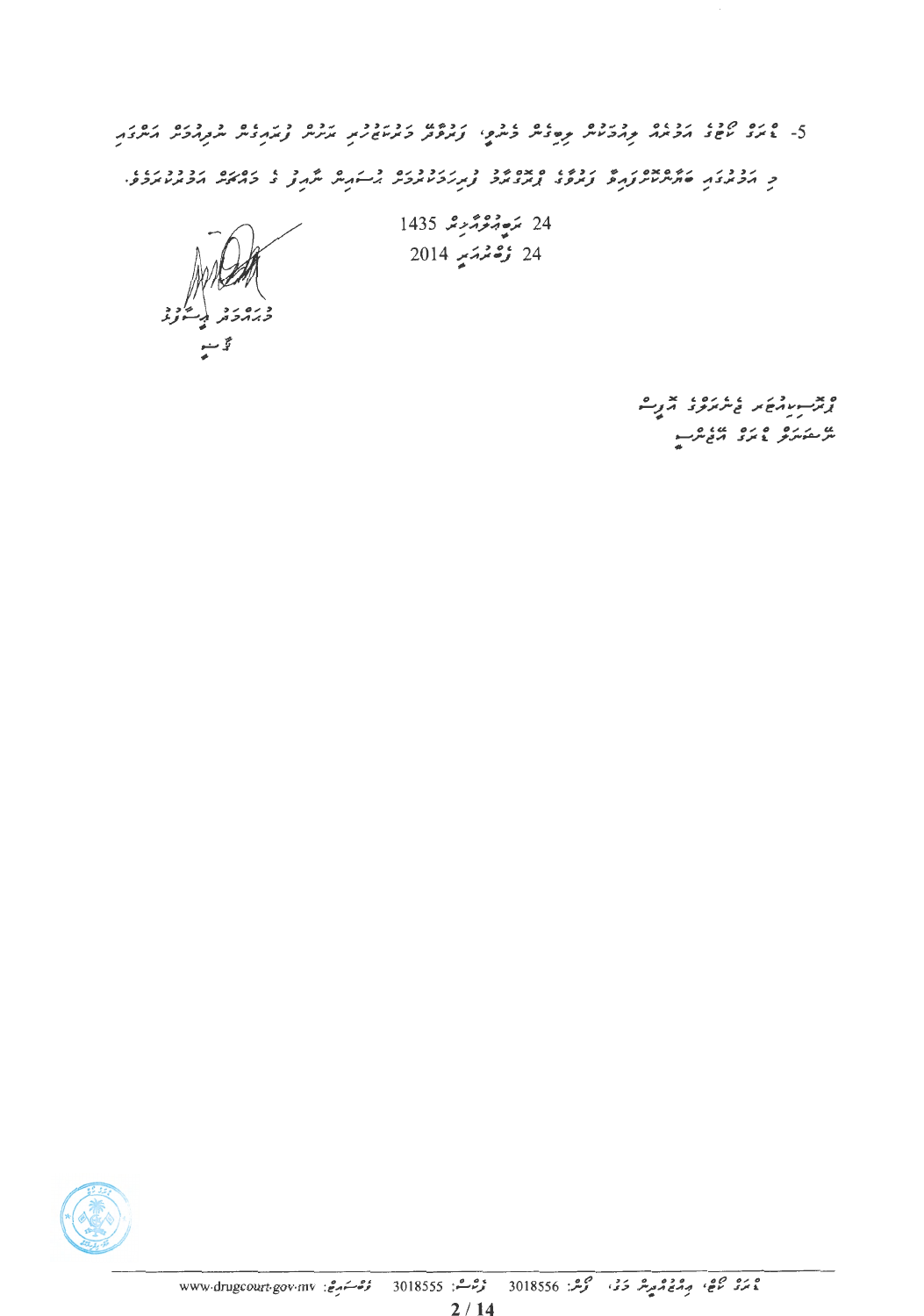

 $\begin{array}{ccc}\n 3 & 0 & 0 & 0 \\
2 & 3 & 5 & 2\n\end{array}$ ىخ ئى ، روه ،<br>توره برور بي .

# 

ر د چې په ده په د د په ده ده د د سره پرسره برد د کار ده ده ده ده ده ده ده ده ده ده ده ده د د برد د د د د د د د<br>و برو د اړند د برد د سرس د برد د بر ره پره پرسره سره برد اړند د اړند د برد ردم، ۵ ×۰۰ در برد به درم، درم. 07 (زه.د)

ۇ*مەمۇ دېمەنۇ -مەمەقا*تى- (14 ئ*ەۋ*سە)

# \_\_<br>0,0 0,0 0,000,000 } .]

| コンン・エコぞう<br>$\n  u u u u u u u u u u u u u u u u u u u u u u u u u u u u u u u$ | 01 6350<br>no sigu                                                                                        | Æ.<br>20000<br>بالوسع بماع |
|---------------------------------------------------------------------------------|-----------------------------------------------------------------------------------------------------------|----------------------------|
|                                                                                 | チコン・シンシコ<br>メタン ファメタ                                                                                      |                            |
| $\overline{2}$                                                                  | 0 0 0 0 0 0 0<br>ى بىرمەس بەيوسىد                                                                         |                            |
|                                                                                 | $0 \neq 0$ $111$<br>$\bullet$<br>يست<br>ويمرمونه لالوست                                                   | LVE 1                      |
| 1                                                                               | $0 \neq 0$ $-1$<br>$\bullet$<br>يپ<br>تروس لاتونت                                                         | LVE <sub>2</sub>           |
| 1                                                                               | $0 \not\Rightarrow 0 \not\rightarrow \rightarrow 0$<br>ړم<br>ميتروس تزبوست                                | LVE 3                      |
|                                                                                 | $201 - 116$<br>تروس رومى                                                                                  |                            |
| $\overline{2}$                                                                  | ە دەرە ەەر                                                                                                |                            |
|                                                                                 | $0 \not\rightarrow 0$ $\rightarrow$ $\rightarrow$ $3 \not\rightarrow$<br>$\bullet$<br>رەيروس تابوسىز<br>一 | LVE 4                      |
|                                                                                 | برم<br>$0 \rightarrow 0$ $1 \rightarrow 0$ $1$<br>وتسووس توتونند                                          | LVE 5                      |
|                                                                                 | $0 \rightarrow 0$ $1 \rightarrow 1$<br>$\frac{1}{2}$<br>روس بربوسه                                        | LVE 6                      |

د کرمرتر در دوروه او (۳۶۵) درد در رود در دوره و دوروس در د

#### 

ر در در در دو می گوده به محدوده و در دومرو دومیده. مرد و در دور رون کرد کرد. ) *ه پیده د د* ه پیده په *ه د د د سره و پروسروسر در و .*<br>و *د سنوپر وقت پر د بر د چر د چم چه و سروسر د و .* 

## 4. زدرو عردده

: در دو ده ده در در در دو ده در در دو در دو در در ده در در در در در در در ده دو ده در در د.<br>زیربرد تا پروتر شرو، امور او سام و مرتبط می تا در در مرتبط می شود و سر می شروع و و د شریر و.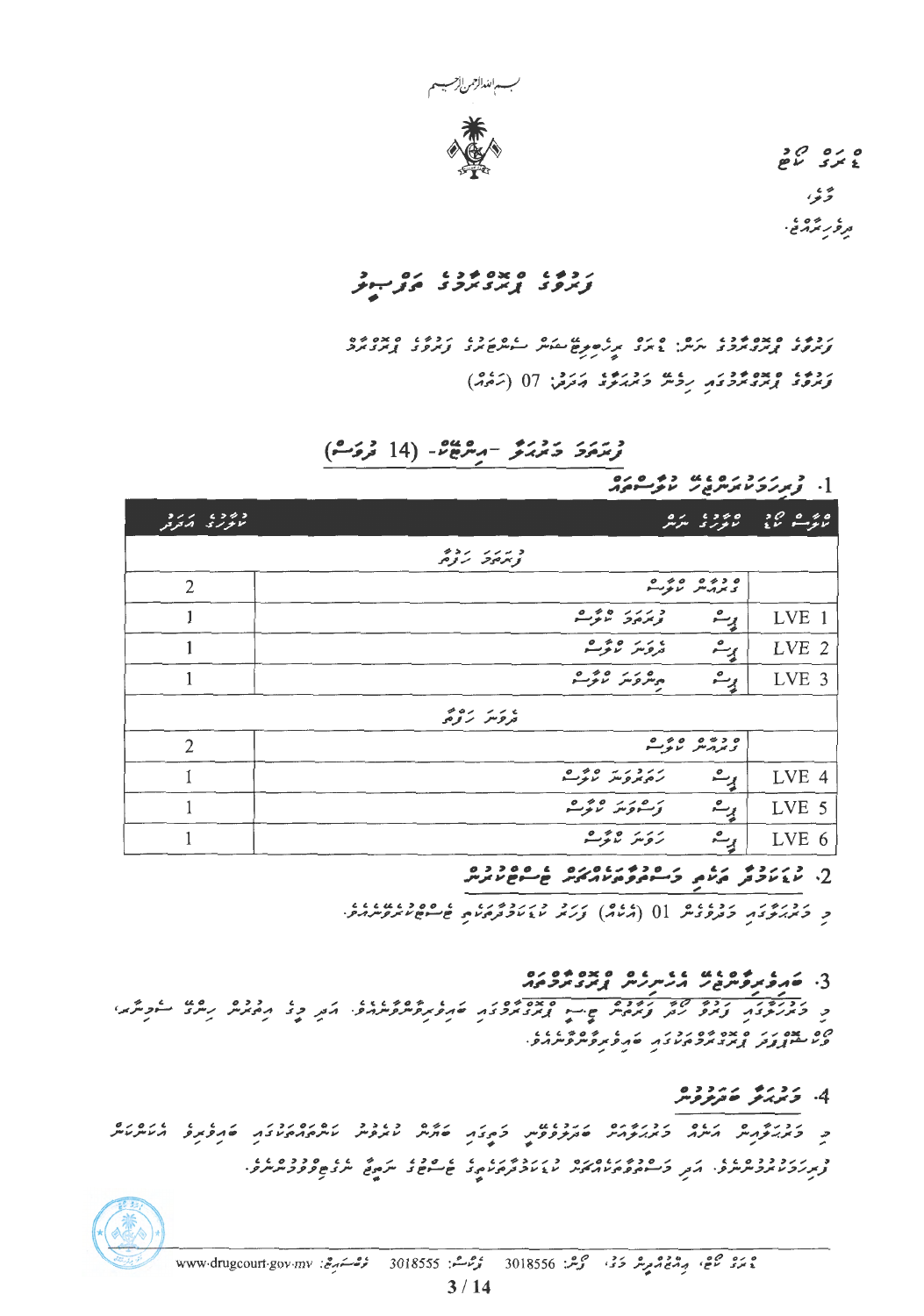بادي رودره - مرد دومبر (21 دوم)

 $\overline{\cdot}$ و ررون مده وه به ده وه<br>وبررون برون مده

| $\frac{1}{68}$ $\frac{1}{68}$ $\frac{1}{68}$ |                        |               | LSC <sub>1</sub>   | LSC <sub>2</sub>   | LVE <sub>20</sub>                 | LVE <sub>18</sub>  |                    |                        |                                                                            | LSC <sub>1</sub>   | LSC <sub>2</sub>   | LVE <sub>20</sub>                   | LVE <sub>18</sub>                                                                                                                                                                                                                |                     |             | LSC <sub>1</sub>   |
|----------------------------------------------|------------------------|---------------|--------------------|--------------------|-----------------------------------|--------------------|--------------------|------------------------|----------------------------------------------------------------------------|--------------------|--------------------|-------------------------------------|----------------------------------------------------------------------------------------------------------------------------------------------------------------------------------------------------------------------------------|---------------------|-------------|--------------------|
| ە بەد ، ئەيم                                 | دررد روه<br>توبروت روه | ه دوه ه ه و ه | oosa cusare        | عصور بن صحيحه      | ر ده ه د د ه ک کارانه ه مده د د د |                    | ه ره ده<br>ع برو م | ی ر د روه<br>دروسر روه | o e s o<br>Linn<br>$\begin{bmatrix} 0 & 0 \\ 0 & 0 \\ 0 & 0 \end{bmatrix}$ | agrams enter       | علواد المسمع       | ر ه ه ه د و په تر کاروه حده و د سره | مکار ده که در اوران کرده ده ده و دوره ده ده ده در ده بوده بوده در در اوران کرده برای این کرده در در این کار اس<br>سامان مرد کرد کرده کرده کرده است و اوران کرده در این کار این کار کرده کرده کرده کرده کرده کرده کرده این کار کر | ه ره ده<br>په مرد ه | ه عرب ره وه | agrace cure        |
| د ۶۶۵ کردو<br>موری کردو                      |                        | $\infty$      | $\overline{\circ}$ | $\overline{\circ}$ | $\overline{\circ}$                | $\overline{\circ}$ |                    |                        | $\infty$                                                                   | $\overline{\circ}$ | $\overline{\circ}$ | $\overline{\circ}$                  | $\overline{0}$                                                                                                                                                                                                                   |                     |             | $\overline{\circ}$ |

دوره ه د ه در به دره در دون د ده و ده د ده.<br>د پورتوبر مسرم د پورتوبر هترنو و شر<br>د پورتوبر مسرم د پورتوبر هترنو و ش כ ג כ כ<br>מ זוק פיינ – מ זוק ים הם מ ז די ر ده مره درمامبر ماه<br>ه مره مره درمامبر ماه

4 روره می دوده  $\overline{\partial}$ 

3. خود تو موه موه مای کار مرد می دید و می شود می ده می ده می دارد .<br>در در در دور در در دور در در در در در این میشود و بین می دارد می ده و بار در در در در در در در در در در این سا<br>در کار کار در در در در در در در در در این

 $\mathcal{J}$ د دره د د د د د و د و د و د () ( ( ۲۷م) کورتر د د د د د و و د و د و ه ه ه ه د د بد د .<br>ه صوم د بر د بر د .

د رروم درد و دروم ره دره.<br>مای ماروم در و ماهی و ماره می a sooo e

LSC<sub>2</sub>

seed on a de

 $\overline{\circ}$ 

Ċ

ه ده می و دره و میش در می دارد 3638108  $4/14$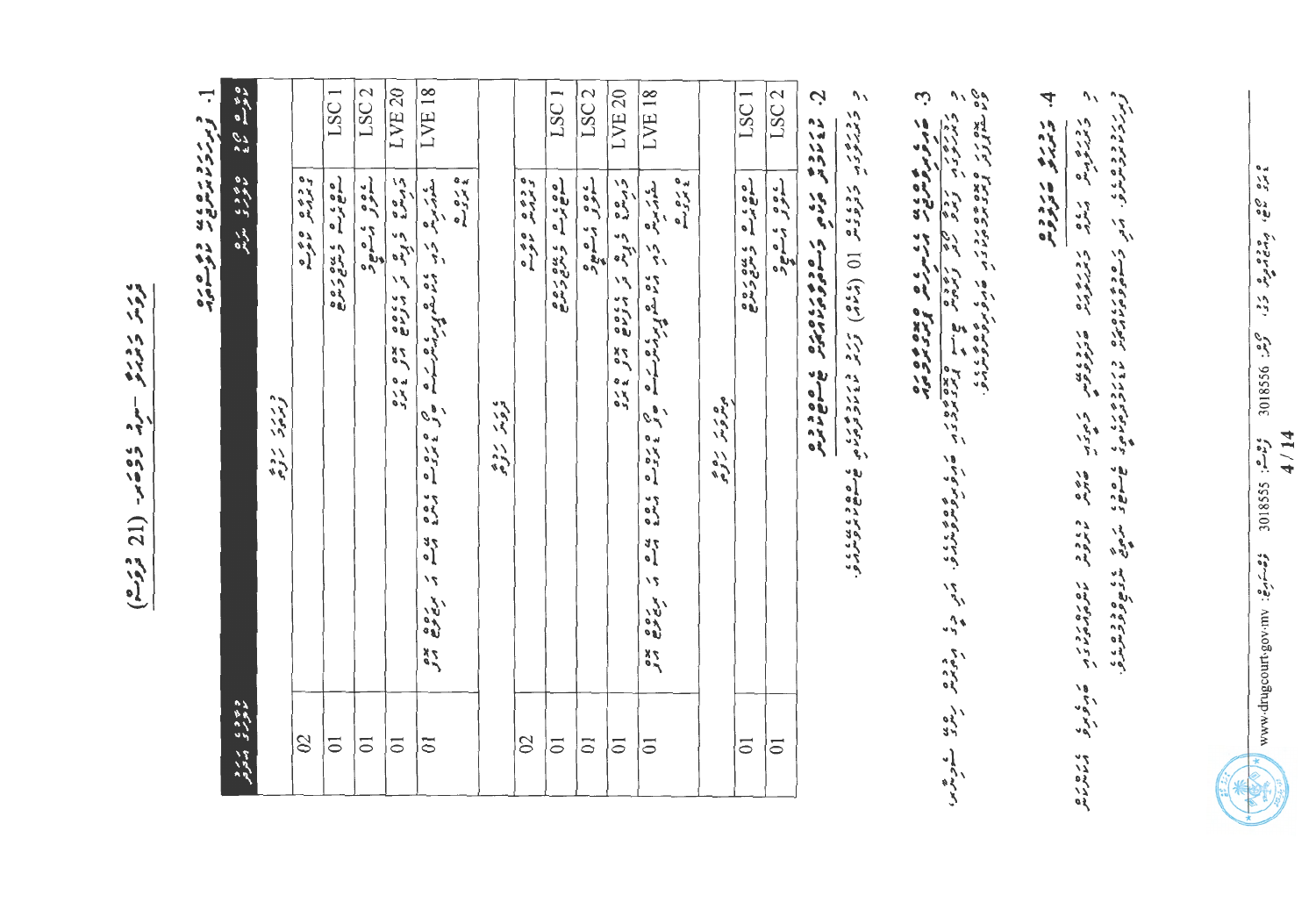جادي کار کاربرها  $-\frac{280}{96}$ (14 قرقره)

 $\mathbf{r}$ د دررد ديده ده سوم ده ده<br>ژبررو ديده ديد د

|                          |            |              | LSC <sub>3</sub>                          | LVE 34         | LVE 33                  | LSC <sub>4</sub>                               |                          |                               | LSC <sub>3</sub>            | LSC <sub>4</sub>                                  |
|--------------------------|------------|--------------|-------------------------------------------|----------------|-------------------------|------------------------------------------------|--------------------------|-------------------------------|-----------------------------|---------------------------------------------------|
| أهوم ماده المادي المرجمة | ورر در دوه | د ده ه ه و ه | ، ه ۶ - ۵ مرح ره و<br>مهر - د عربي ترسر ج |                | zeran negea - zer grupe | یو و سنا سکامل ها ها<br>ماووسرنا سکامل ها مانو | ی ر بر روه<br>حرصتر کروه | ه د ده ه ه ه ه<br>د بروس موسم | 2010 545 549<br>2010 549549 | بع و مدین سکھا ۔ ها دی<br>مارو پس سکھائی ۔ مسائلو |
| وه و و ، در د            |            | $\infty$     | $\overline{0}$                            | $\overline{0}$ | $\overline{0}$          | $\overline{\circ}$                             |                          | $\overline{\circ}$            | $\overline{0}$              | $\overline{\circ}$                                |

Ċ دررده<br>۱۶۷۷ مرده در مودوم دادگار جامع دیدر

 $\mathcal{U}$ ر درور دوده و ال (۲۷۵) کرکار در دورد و هستم شده در در د

4.  $\overline{\phantom{a}}$ روره من دوه ד המיד האם דברים בדבעת בפני מיד ביני באת המיד האורים.<br>באזמיקיים האזמיקיים שקייקיים מידו מידי האוריים האוריים. نا داره باره<br>ماره بره ، ره ره ره<br>در هر ره

د برن د ده ده کار بر در ده ده در ده ده در ده دلار ده کار و های میگوی کند و کار ده کار و ده ده کار در ده کار د<br>از برن در ده کار در در ده در دست و ده در ده در در در در در دار در در دار در در در در در در در در در در در در د



 $\frac{1}{2}$   $\frac{1}{2}$   $\frac{1}{2}$   $\frac{1}{2}$   $\frac{1}{2}$   $\frac{1}{2}$   $\frac{1}{2}$   $\frac{1}{2}$   $\frac{1}{2}$   $\frac{1}{2}$   $\frac{1}{2}$   $\frac{1}{2}$   $\frac{1}{2}$   $\frac{1}{2}$   $\frac{1}{2}$   $\frac{1}{2}$   $\frac{1}{2}$   $\frac{1}{2}$   $\frac{1}{2}$   $\frac{1}{2}$   $\frac{1}{2}$   $\frac{1}{2}$   $5/14$ وشاهز: 301855 وهسترها: http://www.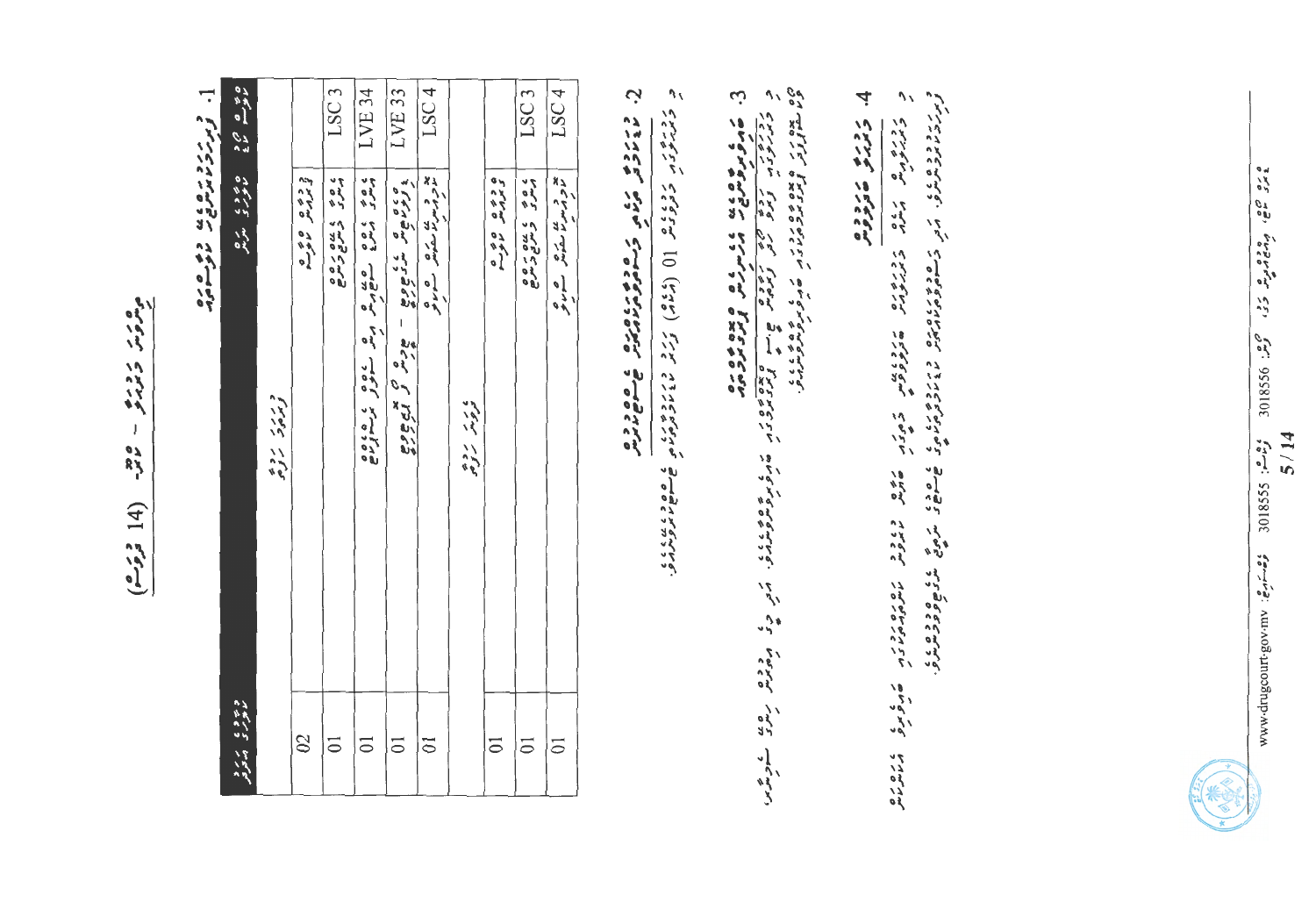#### ر دورو دورد - مودس - ۱4) مروس)

ara 42 usar 251 3 -1

| コンン・エコゼコ<br>$V$ $V$ $V$ | ە ئەھەر ئەمەدە بەرەر<br>ئاتۇسىم ئايغا ئاتورى ئىرىش |                  |
|-------------------------|----------------------------------------------------|------------------|
|                         | و رز دود.                                          |                  |
| 02                      | د ده ه ه ه می ه                                    |                  |
| 01                      |                                                    | <b>LVE 39</b>    |
| 01                      | وكم عريد و معظم مع مرار من مع مع مركز              | <b>LVE 40</b>    |
| 02                      | ېر شم ه عرم د                                      | LSC <sub>7</sub> |
|                         | ゆうい いいし<br>تروس رومى                               |                  |
| 02                      | ە دە ە ە دە مە<br>يىرىس ئىموسىيە                   |                  |
| 02                      | $0 < 0 \leqslant C$<br>برسنونغ وتترسنو             | LSC <sub>7</sub> |

### 

د کرد و در دوره دوره از (۵۷۷) کرد و در دوره و دوره دوره دور دوره و د

#### 

נ ברוח הרוח הרוח היה היה המוניקים והליקוד בינות הבן כל ההמית ניתל התחלון י)ם אם יי ם אם 40 יכולו לו מים 40 4 2 2 3 1 .<br>פעיליין נותן אוני אוכלו באו לאופא פייוון איפי

#### 4. زدره رزدده<br>4. زیربرخ متربروس

ו כומן ווכנט ון המצון ומים כנבר וסוסוכן וויטוע ברון כברכבסנט.<br>כן כאן את התקפקית בתצון התנית וואקפית וייתה המצון התקפק צוקולפיואקפיתית פי הקין בייירה פתיו האקי د بر دوم بن عداده و عداده عداده د و ه عداد .<br>با عام ترم بر موسیق از سرم تعداد موضوع و مر شرم .

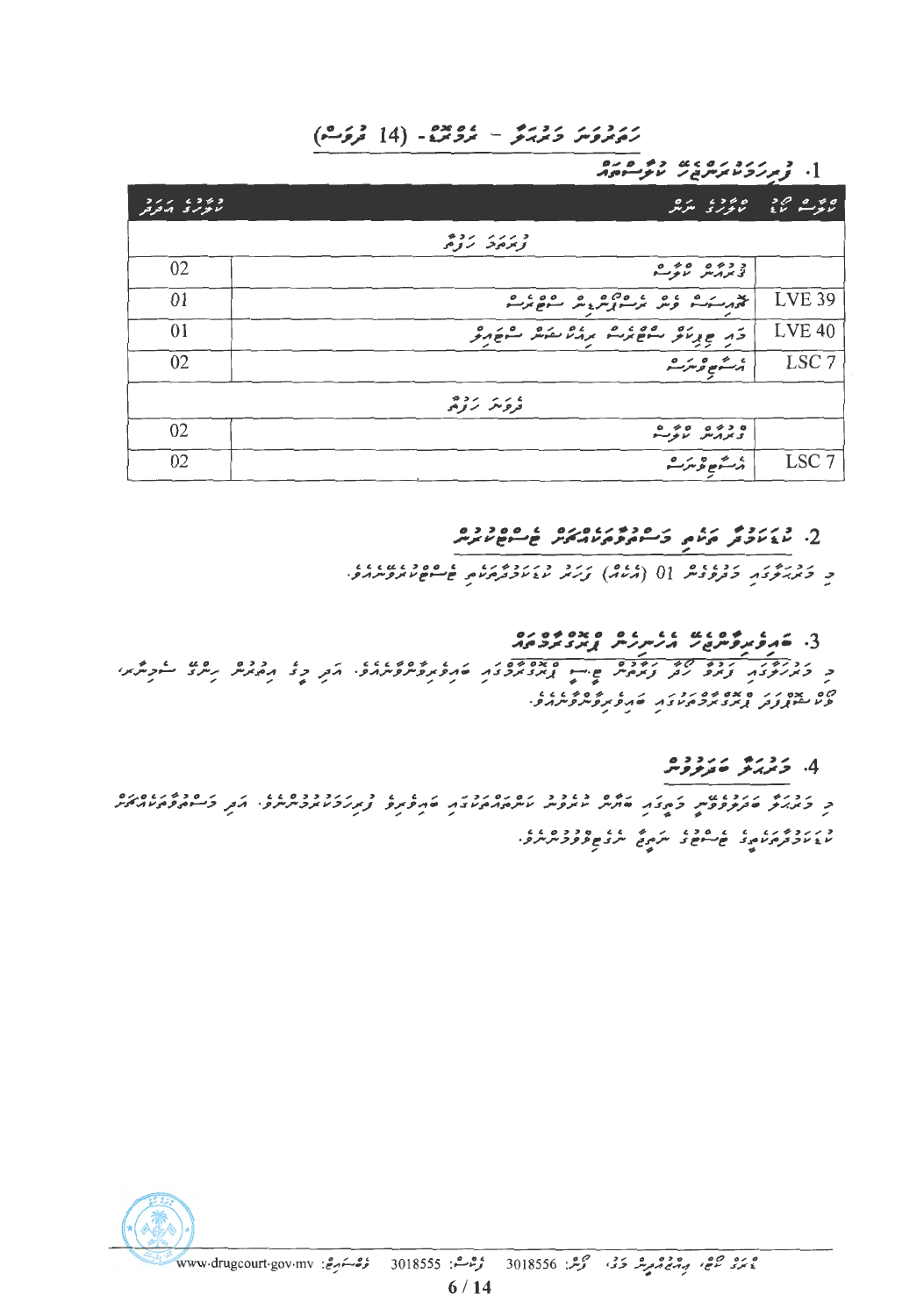#### رَّسْوَسَ دَمِيرُ مِنْ مِنْ هُ إِذَا فَرَوَسْ)

). ژیرزورو، به دو ورو

| 277.6262<br>الأفراري الرقرقر | ە يەد ، بەرە<br>ئانور يا سرس                                                                                                      | 50000<br>主新<br>ر د سه |
|------------------------------|-----------------------------------------------------------------------------------------------------------------------------------|-----------------------|
|                              | و رزر روه.                                                                                                                        |                       |
| 02                           | د ده و ده و.<br>د بررس نوک                                                                                                        |                       |
| 01                           | ، د دړه وه ده وه پدوه و<br>ونون سوسري سرمريز پرمرمن                                                                               | <b>LVE 47</b>         |
| 01                           | $\overline{\phantom{a}}$<br>ستور يرتوسه أرس لأونغ وشرحاسه                                                                         | <b>LVE 55</b>         |
| 02                           | ومده دو مستوره الراد ولم مشر و در د                                                                                               | LSC <sub>5</sub>      |
|                              | やつン・シンと<br>دروسر نزومی                                                                                                            |                       |
| 01                           | ، د صوره موه پروه و.<br>ویور سویری د مرد بودج                                                                                     | <b>LVE 47</b>         |
| 02                           | مشروم المروم المعرف المحمد المحمد المحمد المحمد المحمد المحمد المحمد المحمد المحمد المحمد المحمد الم<br>ه ۶۲ وره<br>تر بر حالو څر | LSC <sub>5</sub>      |
| 01                           | برنوبي--- يورونترىئىتر ئەبرۇپ                                                                                                     | <b>LVE 56</b>         |

## 2. د ، رده ر، د و د د بر ، د رو ، د ه ه د د ه<br>2. ناغ ناویر مرتبعي کر سوم د بر مرتبر خ سوم ترس

#### 

د درم کرده می ده در دور مسر ۲۵۶۰۰ و درم ۱۱۶۵۶ کرد و برتر و در در درم ساویگریر،<br>در دیمربروی از درم برابر ویرویگر چاپ از دیگردیگرد کاروپروگروکلرد کرد و بر درم کرد کرد کرد. 

#### 4. 5 تربري عروو و ه

د بر د ډېر په په مود په سرم په په مود وروس د .<br>پایان د مرم په موسوم د سرم تم سر د مو و و د شرکو .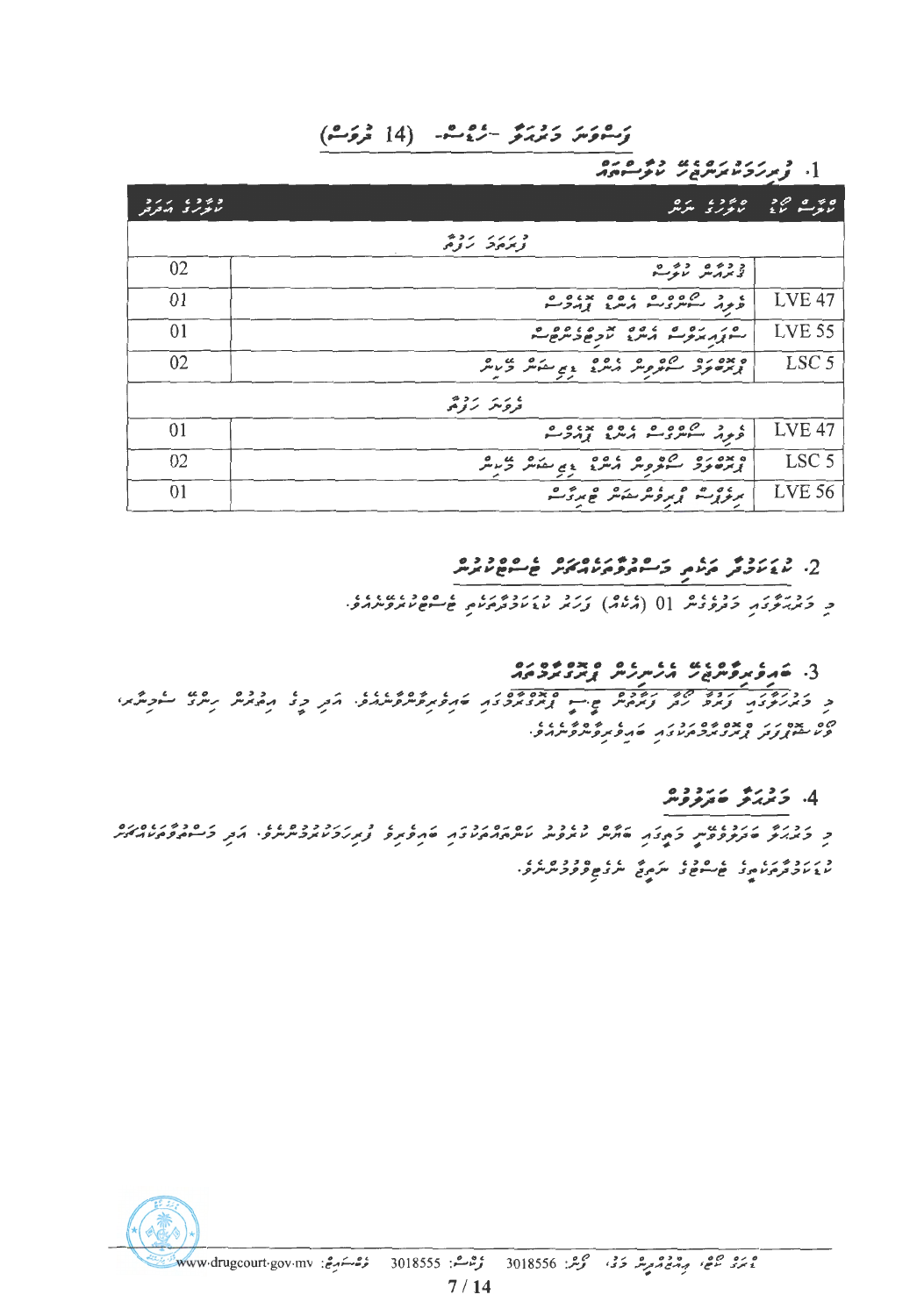יני נבנס קטוען בי  $(2.53 14)$ 

]. د دردد دره ده به دو ه ده.

| ده وه د و بر برد<br>ما عربری از انرانش |                                                                                                                                                                                                                                  |                  |
|----------------------------------------|----------------------------------------------------------------------------------------------------------------------------------------------------------------------------------------------------------------------------------|------------------|
|                                        | د ر ر د ده.<br>و برم د روم                                                                                                                                                                                                       |                  |
| $\infty$                               | د ده ه د ده ه                                                                                                                                                                                                                    |                  |
| $\overline{0}$                         | CANCE LIGHT ENDERS                                                                                                                                                                                                               | LVE 57           |
| $\overline{0}$                         | a good good guide and good good a                                                                                                                                                                                                | LVE 58           |
| $\overline{\mathbb{C}}$                | عد من من المالي المعالمي المالي المالي المالي من المالي من المالي المالي المالي المالي المالي المالي المالي ال<br>موالي المالي المالي المالي المالي المالي المالي المالي المالي المالي المالي المالي المالي المالي المالي المالي | LSC6             |
|                                        | ، ر د ده                                                                                                                                                                                                                         |                  |
| $\overline{\circ}$                     | CHACK CONS CONSTRUCTION                                                                                                                                                                                                          | LVE 57           |
| $\overline{\mathcal{C}}$               | ، جمع و مزم                                                                                                                                                                                                                      | LSC <sub>7</sub> |
| $\overline{\circ}$                     | پر ۱۳۵۶ / پرس دره در دید و برابرده ( پر ۱۳۸۵ )<br>  پرس دره در ابراه کار دید و برابرده ( برابرده )                                                                                                                               | LVE 59           |

ن<br>ح ورزوم دره در مودم در مودم و مودم.<br>ما خاترون مورم و مساجر و ما ما موسيق د ۱۶۰۶م که دولی ملی ((۱۹۷۹) و در مانده می دوره به دولی در محمد داد.<br>د همدرو تاریخ در محمد از (۱۹۷۶) و در مانده دوم موسیع می موسیقی

3. قام گوهای موقع می کند که ما مورد می کند که هم کاری می گام که موقع می کند.<br>در کارگردی از این کاری می کند که از این کاری این می کند که در این می گوید و می کند که این این کاری کند که این <br>در کارگردی از این کارگردی کاری می

4 ترمره مردومه

ور دور ده کاهی سر وی دوره در ده ده<br>۱۶ کاهی کاهی سر وی سر وی دوربر در ده در ده ده در ده در ده در ده در ده در ده<br>۱۶ کاهی کاهی کاهی سر وی در ده ده در ده ده ده ده ده ده ده در ده ده در ده در ده در ده در ده در ده ده ده ده ده ده כ הבנייץ שנבנית בהפרטון אים בגובה הסמכנה הגם הבניין בין הודעות הגברה הבניין הבניין האוריק.<br>בתווע שבתברעי בהבניין שרויי, מתקייר מיתהרותיו בין שהפתיפ צת הבניית התביית הבניין האוריק.

 $\frac{1}{2}$  and  $\frac{1}{2}$   $\frac{1}{2}$   $\frac{1}{2}$   $\frac{1}{2}$   $\frac{1}{2}$   $\frac{1}{2}$   $\frac{1}{2}$   $\frac{1}{2}$   $\frac{1}{2}$   $\frac{1}{2}$   $\frac{1}{2}$   $\frac{1}{2}$   $\frac{1}{2}$   $\frac{1}{2}$   $\frac{1}{2}$   $\frac{1}{2}$   $\frac{1}{2}$   $\frac{1}{2}$   $\frac{1}{2}$   $\frac{1}{2}$   $\frac{1}{2$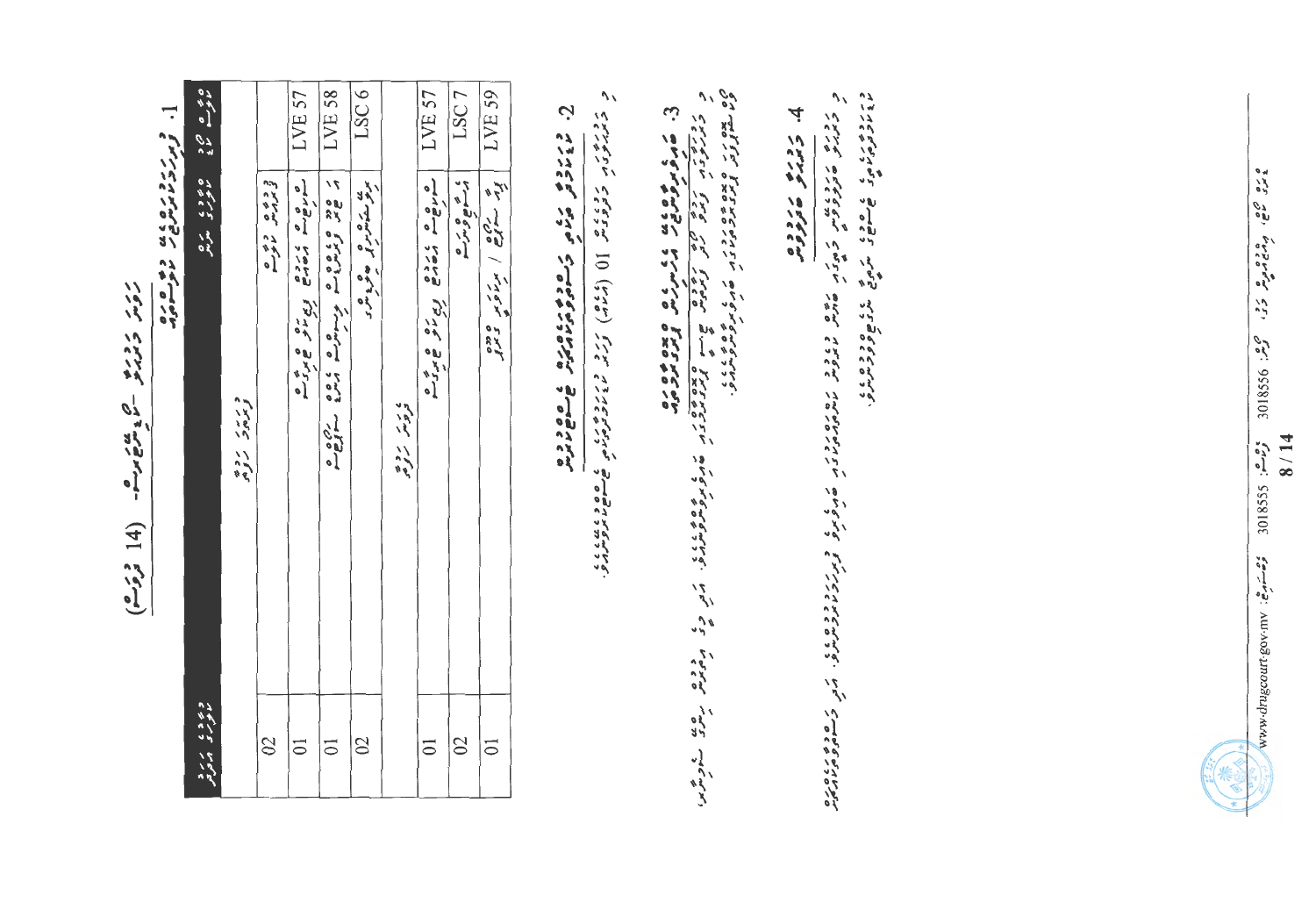| ر ده ر د<br>ر ورد<br>م ومهرم-<br>- مراسم<br>(10, 50) | ]. فرمرزو ره ۵ به<br>[. فرمرزو ما مره ع<br>د و ه ره<br>مارستان | ه چې ه ه ده<br>موسم مود<br>ه ده د ، مره<br>مور ، مرحو | ورده و<br>$\sum_{k=1}^{n}$ | LVE <sub>60</sub><br>ر<br>رس د بوج<br>5001<br>، ده ه<br>ي ده ده د<br>پرسونړه | LVE <sub>62</sub><br>بر وی می وه<br>1010<br>る。 | LVE <sub>66</sub><br>وفرده<br>60/60 | LVE <sub>67</sub><br>تر ځمېر ده په دو<br><b>Krigad</b> | JFT<br>بره می وسط<br>غای می وسط<br>o aco<br>1 x 1 | بروده<br>، پروس ستامل<br>osuer<br>Oocor<br>د ررد ده. | ه د د<br>$\frac{1}{2}$ | JFT<br>$\frac{2}{9}$<br>$\mathcal{O}(\mathcal{A})$<br>32<br>28<br>s<br>Syl | برودهم<br>، دیکھی سنگھر<br>اوموھر سنگھر<br>Joror<br>Joror<br>د ررزد ده. | جوديز روه | JFT<br>$\frac{2}{9}$<br>$\mathcal{C}_{\mathcal{A}}$<br>32<br>28<br><b>SzYr</b> | بروده<br>، دیکھ سکھار<br>اوپون سکھار<br>brand<br>Doco<br>و مرکزد و ه | ر دور ر دوم | JFT<br>$\frac{2}{3}$<br>$\mathcal{L}_{\mathcal{A}}$<br>32<br>28<br>onso<br>175 | بروده<br>ه دیون میشه نام<br>اوپروس میشهای<br>Joran<br>Joran<br>د بررد ده.<br>د بررد ما برس | Ņ<br>و رزه<br>مارولو | $\mathcal{L}_{\mathcal{A}}$<br>ر در ده در در دول () (کاراه) کردند در در در دول و دول بروس در در در در دارد.<br>در در در در دول در اول () (کاراه) کردند در در در در در در در دارد در در در در در در در در در دارد در دارد در د |  |
|------------------------------------------------------|----------------------------------------------------------------|-------------------------------------------------------|----------------------------|------------------------------------------------------------------------------|------------------------------------------------|-------------------------------------|--------------------------------------------------------|---------------------------------------------------|------------------------------------------------------|------------------------|----------------------------------------------------------------------------|-------------------------------------------------------------------------|-----------|--------------------------------------------------------------------------------|----------------------------------------------------------------------|-------------|--------------------------------------------------------------------------------|--------------------------------------------------------------------------------------------|----------------------|-------------------------------------------------------------------------------------------------------------------------------------------------------------------------------------------------------------------------------|--|
|                                                      |                                                                | د ۶ د ۲ د ۲ د د                                       |                            | $\overline{0}$                                                               | $\overline{0}$                                 | $\overline{0}$                      | $\overline{0}$                                         | $\delta$                                          | 65                                                   |                        | 65                                                                         | $\overline{05}$                                                         |           | 65                                                                             | $\delta$                                                             |             | $\delta$                                                                       | $\delta$                                                                                   |                      |                                                                                                                                                                                                                               |  |

ە دە مەھ، بودەمدىر دى، مېمىز: 3888069  $9 / 14$ 

4

 $\mathcal{J}$  /

ر دره هر کار مرد در دره در دولان کرده به موتر در دول در دول کاروبرد کرد که ای کاروبرد و با میگذیم.<br>حریب در موتر در موتر در دولو دولو دولو که در موتر میگویم. ما موتوان این موتر بر در موتر در موتر در موتر میگویم

روره هرووه<br>مروره مدووهر

وحره: 301855 وحسة وشابر بي: www.drugoourt.gov.mv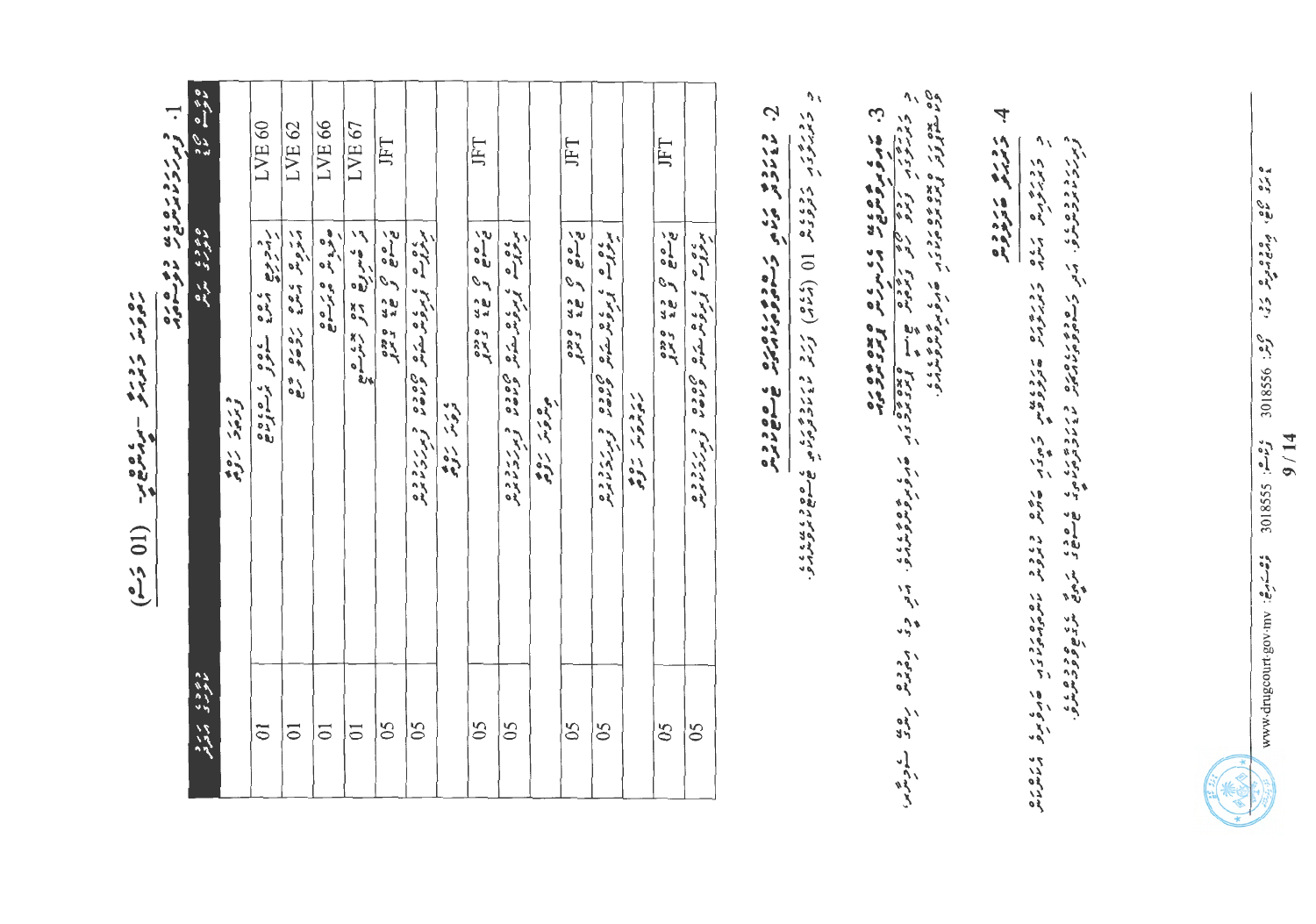# ه ده می ده می دوه<br>۱۳۶۲ کام کرد

ת כפגו המבור בין היותר בין היותר ביתו היום בין היותר בינועות בינועות בינועות בינועות בינועות בינועות בינועות ב<br>המוקדות המוקדות המוקדות המוקדות המוקדות ביתוח במוקדות היותר היותר מוקדות בינועות בינועות בינועות בינועות בינוע

- ۰ میرون، سرووی و دو دومود، دورو دورود دورود (۵۲۵) زرد
- روم مروم محمد الله المعلم المعلم المستعمر المحدود المحدود المحرر المستعمر المحرر المستعمر المحرر المستعمر الم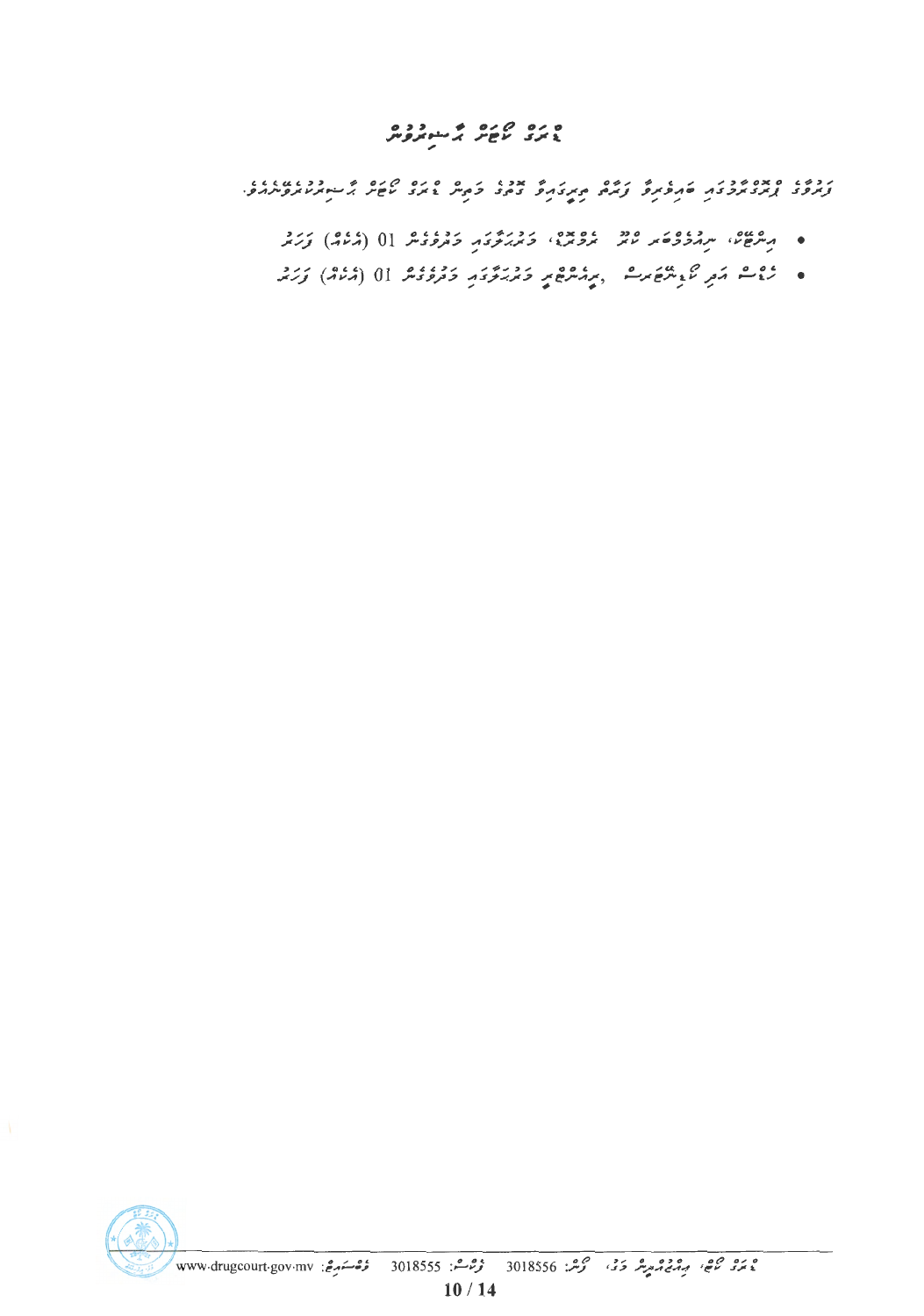سب الدازمن از مسبع

ans ale<br>ans ale ي د عرصي.<br>مرفر سمرمي.  $\tilde{t}'$ 

# rage Kurner of ma

# زيمن ديرو (11 دمورم)

ن.<br>` د برد ره به دو د وه<br>د برد ۱۶ مرح د لو سوم

| د ۶ د د کار د کار د | ه ۶۶۶ مره                                                                                              | ة بر صرحو<br>موض |
|---------------------|--------------------------------------------------------------------------------------------------------|------------------|
|                     | ه ه ر د په ده د ه ه<br>د س د س د س م ه                                                                 | LSC1             |
|                     | and in the cord                                                                                        | LSC <sub>2</sub> |
|                     |                                                                                                        | LSC3             |
|                     | ء ست بریع و سرے                                                                                        | LSC4             |
|                     | بع و بع بره ه ما دو ه                                                                                  | LSC5             |
|                     | ه بره دره دره دره از پای مترش می مورد<br>برم هرم متور متری از پای مترش می مورد                         | LSC6             |
|                     | מסס סם מי כל האות                                                                                      | LSC7             |
|                     | ، و دره<br>و در                                                                                        | LSC8             |
|                     | من مکوسو و وی و در اندرس و و نوی و می و می کرد و                                                       | LSC9             |
|                     | وربعى كنور المسمور                                                                                     | LSC10            |
|                     | ده در در دارد و سوید در استان بارد.<br>در اور در دارد و سوید در استان بارد.                            | LSC11            |
|                     | ه د د د سره د پیم د د مربع<br>از از از ایر سره د از این شرایع                                          | LSC12            |
|                     | ه ره به دعایت با وه به به منظر و معروف                                                                 | RPC1             |
|                     | ד גם די הסי ראים ביתוח בין הסיס המטיסים ביטסדים<br>האיבואים[עריכת ביתוח ביתוח ביתוח ביתוח ביתוח בקודם] | RPC <sub>2</sub> |
|                     | ويعت متحر برووث ورمانه البرورث ولبروتكر كمانه                                                          | RPC3             |
|                     | و ده وه سروره<br>د دس وه سرور                                                                          | RPC4             |
|                     | مقصود المردم المستعمل ويترا فهركتان ولأناف                                                             | RC1              |
|                     |                                                                                                        |                  |

ه ده ۵ می ورود می کرد. گور: 368106

 $11/14$ 

 $\zeta_{\sigma}^2$ -3 SSS 108  $\zeta_{\sigma}^2$ -2 SSS 108 Strue Supposed Server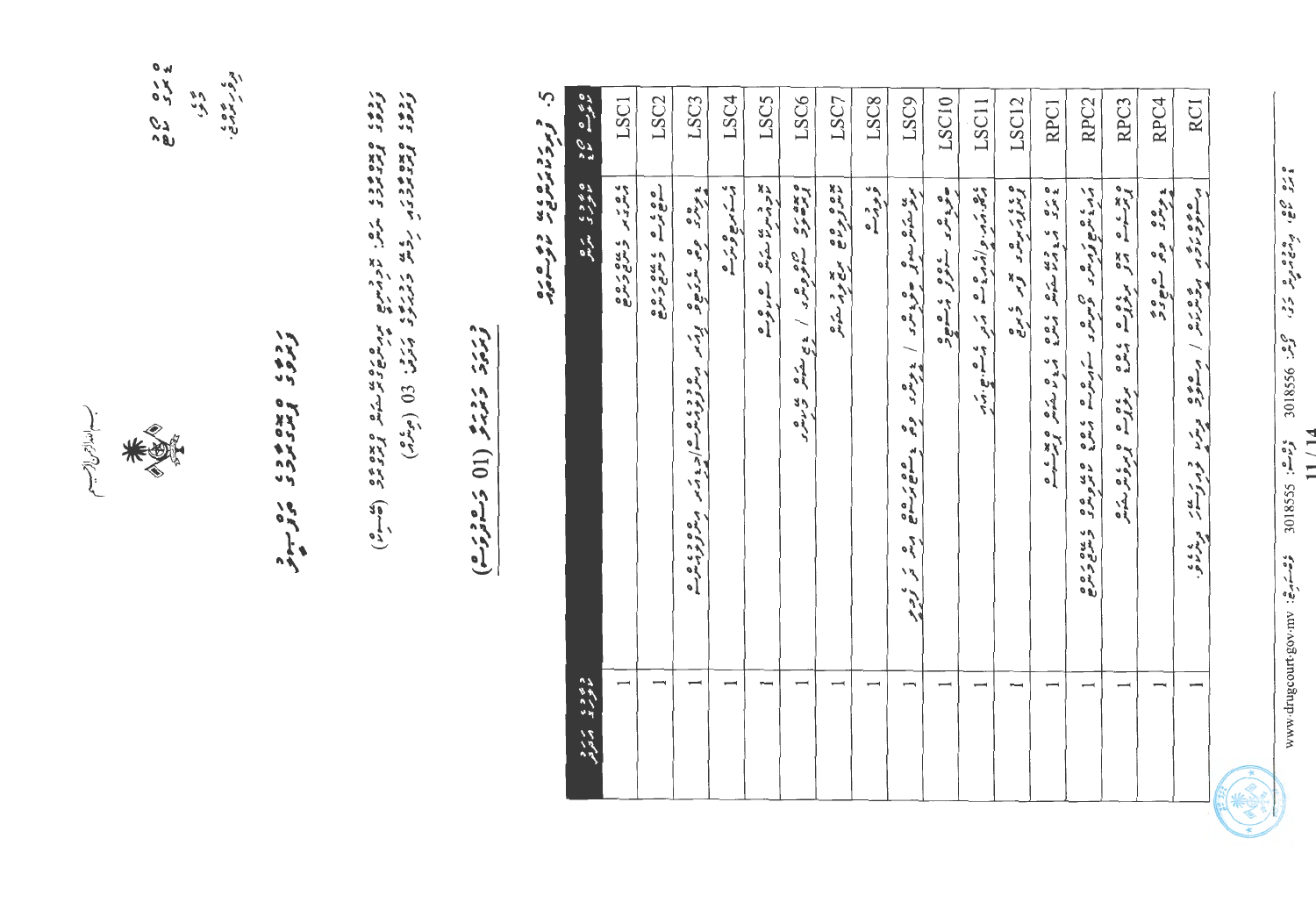| RC4<br>RC <sub>2</sub><br>RC <sub>3</sub><br>ه ه چ و د د د د د ه ر د د و ر ه و ر ه<br>د سعور د سر د د سرماس و د سرور ماش<br>روره ودوه<br>مزماه مایروس جمایر مایرون و مایرونامه<br>دره ده د کنده کرده<br>در سونو د کنده کرده | a confirmation come conformed<br>6. ژوئوس د دریام بر سوده معامره ده.<br>رده ده (کرده) وروپای می وری وری در مرد به هده می به مرده به مرده و به دوره به مرده به مرده به مرده به مرده به<br>بروه برد (کرده) وروزبرو، معترفر وروسیونوی سیربریز برنتریش مرتبط برنت به مرده به مرده به مرده به مرده به به مرد<br>ر دره د دوده د د هرمود.<br>مامود در سوور د د هرمود.<br>روی و برنرده بوده رهندو و برخرده شوید بود و برخ و برخش برده و برخش در برخرد با برخری بریزی<br>اراده ویژگردی بوده استادی و برخوانند شریف و برخ برخش برخش از برخ در برخوانداد بر برخ برخ | ورودوره والمحاصري والمتحدين المحاربي والمتحد المحاربي والمحاربي والمراكبي المحاربي والمحاربي المحاربي المحاربي<br>ن ده د د د د د د د د د د د د د<br>ل درون و دره در درون درون درون<br>از درون و مردم در در درون درون و درون | ם הים המודעות המודע הכשמות המודעי.<br>הייתוחים ממדעית המודעות המודעית המודעי.<br>د دورور دورو به دود و از ۱۹۶۹ (در ۱۹۶۹) دارو با بارو به سازمرد و استخدام به این از این از این این در این در<br>8. ماده شوهر کے ستمام دورہ میں دورہ<br>8. مادھ ستموش کے ستمام دیکھائی میں ستمار دورہ | ور دوره در دوره سروي سروي وروس دره دارد.<br>در دوره در دوره سروي سروي دره دوره دره دره دارد.<br>و. برورم تاروده | 10: یومی می شود به سنوموس |  |
|-----------------------------------------------------------------------------------------------------------------------------------------------------------------------------------------------------------------------------|----------------------------------------------------------------------------------------------------------------------------------------------------------------------------------------------------------------------------------------------------------------------------------------------------------------------------------------------------------------------------------------------------------------------------------------------------------------------------------------------------------------------------------------------------------|-----------------------------------------------------------------------------------------------------------------------------------------------------------------------------------------------------------------------------|--------------------------------------------------------------------------------------------------------------------------------------------------------------------------------------------------------------------------------------------------------------------------------------|-----------------------------------------------------------------------------------------------------------------|---------------------------|--|
| $\overline{\phantom{0}}$<br>∸                                                                                                                                                                                               | بعد ورود روی دی در در ورد ورد ورد.<br>سرم ماییش روی دیگروی به همدن و وسیم پرمرو                                                                                                                                                                                                                                                                                                                                                                                                                                                                          |                                                                                                                                                                                                                             |                                                                                                                                                                                                                                                                                      |                                                                                                                 |                           |  |

ه ده موه، موده و می دی، کوهه: 368106  $12/14$ وحرصة: 301855 وحسنة السبر المستنبات المستخدمة المستخدمة المستخدمة المستخدمة المستخدمة المستخدمة المستخدمة المس

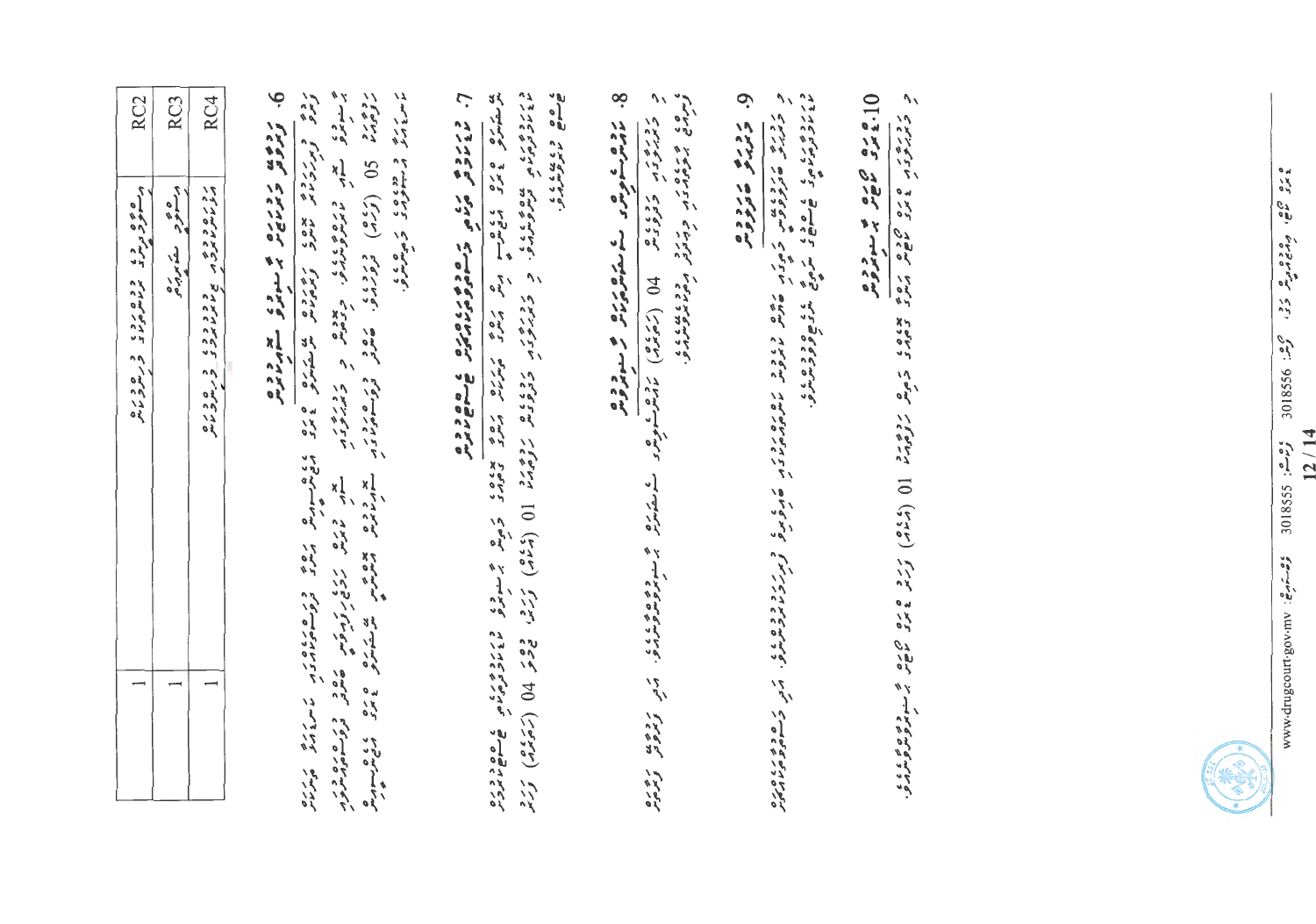## تروَسَ دَيْرَ بَرْ (01 دَسْڤروَسْ)

 $\frac{1}{2}$ ,  $\frac{1}{2}$ ,  $\frac{1}{2}$ ,  $\frac{1}{2}$ ,  $\frac{1}{2}$ ,  $\frac{1}{2}$ ,  $\frac{1}{2}$ ,  $\frac{1}{2}$ ,  $\frac{1}{2}$ ,  $\frac{1}{2}$ ,  $\frac{1}{2}$ ,  $\frac{1}{2}$ ,  $\frac{1}{2}$ ,  $\frac{1}{2}$ ,  $\frac{1}{2}$ ,  $\frac{1}{2}$ ,  $\frac{1}{2}$ ,  $\frac{1}{2}$ ,  $\frac{1}{2}$ ,  $\frac{1}{2}$ ,

| 2/2 6262<br>الالواراي الدفرقر | 6360<br>$\sim$<br>بمالوبرى المولس                                                              | 50000<br>$2V$ and $2V$ |
|-------------------------------|------------------------------------------------------------------------------------------------|------------------------|
|                               | ر مەھ مەھ كەمەدەھ كەھرىر                                                                       | LS1                    |
|                               | زود نزرو سفهرو سندس                                                                            | LS <sub>2</sub>        |
|                               | شهرته وومربوه شورشه                                                                            | LS3                    |
|                               | הרב היום ביותם ביות ביות את ביות את                                                            | LS4                    |
|                               | ردوده بادد ده به درس                                                                           | RS <sub>1</sub>        |
|                               | ه شود مرد ده ه عده ه ه عده ده ه مد د مرد در برا                                                | RS <sub>2</sub>        |
|                               | مُهْتَوَدُ يُمْتَرَكَ (دَمِيشَةَ رَمِيشَ، تَرَسِسُ، رِسِرِيْنَ، مَسْرَوِرْدُ يُشْرَّدَهُ) رِسِ | RS <sub>3</sub>        |
|                               | ستهويتريو                                                                                      |                        |
|                               | ه بری از دید عقیقه (ارسوسی در سرچ مرسوط از سره سوسرس                                           | RS4                    |

#### 

گردگاه) اکثر تا کار دارد در درد تعدید دره بابا و با با دور و تاریخ در دولت 12 (۳۶) درو بد دره ۱۵۰۶<br>سهرنا برنتر *و*نتر برو

## 7. د د د د و د د و د د د د د د و د د ه د د ه<br>7. لا د لا د ترورلامي كر سوم و مړير مير شخ شوح لا برس

8. ماه شروع و ما مشروع و مسورومر و درور دورون و دوره از دوره برون دور با می برد و در دوره بر در دوره و در دو.

9. ۇرۇم مەددە

د درود دردوستان در میکند و درود درورد میگروید و در دروده در درود به در در در در ر ۵ د ۱۵ د ۱۵ د د بر د ۱۰ د کار ۵ د کار ۱۵ د ۲۵ د ۵ د ۵ د کار.<br>د سوموم د اړه د سر اړو لرم د م کام د سوه ی سر د سر د س و د و سر سر و .

## 10، يونى كۈچۈر ئېرسىرتوش

و دَمَرْکُوْدَ حَقٌّ وَ رَوْهُ کُمْسًا [0 (مُنامٌ) وَرَمْر عَمَرُو کَافِسْ کَمَسٌرٌ مُّہْرِدُوَدَ عَمَرُو کَافِسْ ه د ده ه د ، ، ، ،<br>بر سوپروسروسرومو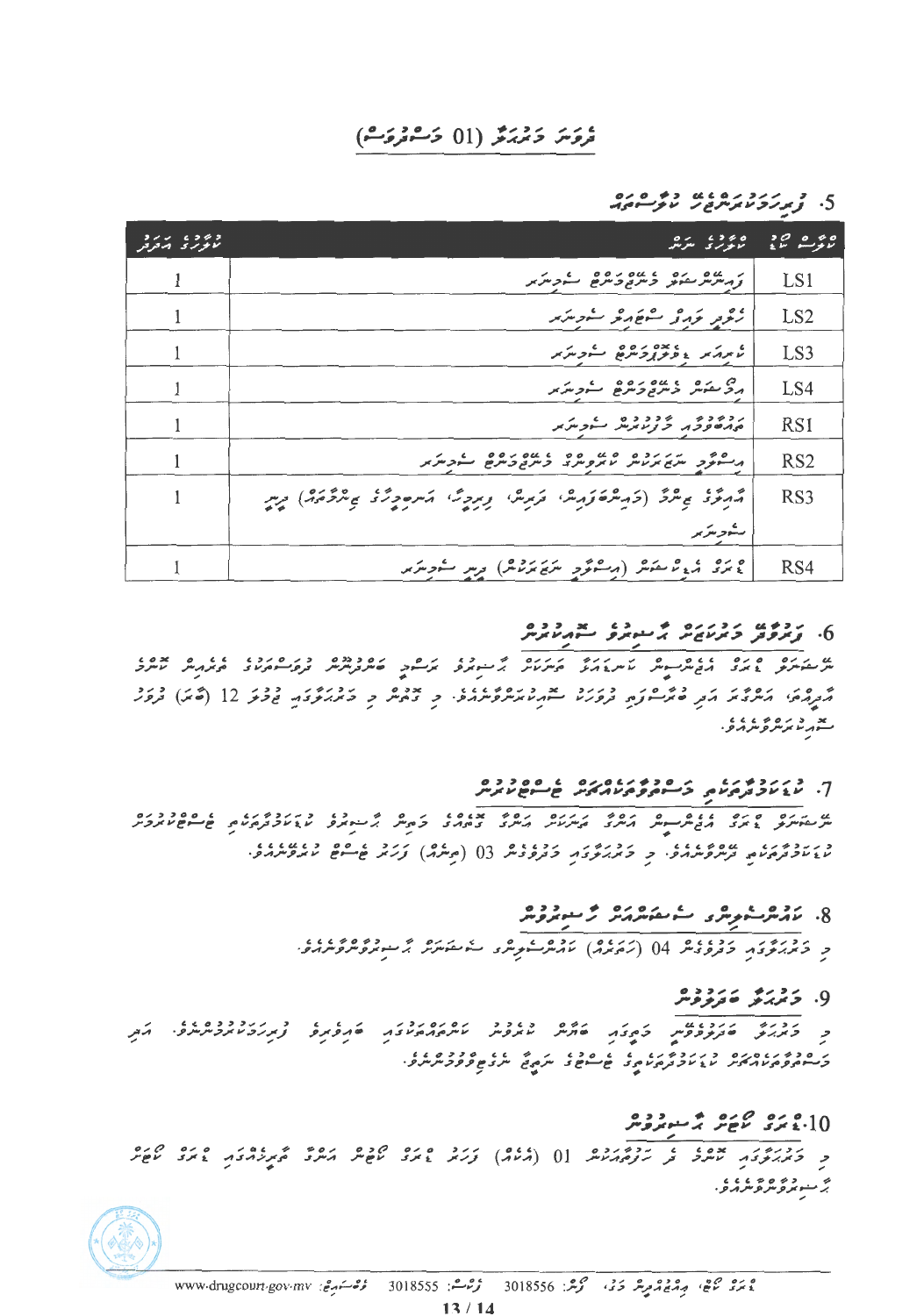9.  $\mathcal{L}_{\mathcal{L}}$ ره در مقر و ورداد معرف می در دو در در دارد و در دار و در دارد از این در در پو د ره ۶ و ، ، ، ،<br>سوبر د برمره و . 9. پرورو مددوده<br>9. پرورو مدیرومر 8. زوروسه ویور کے مقامری میں منووی د رودن و دوره کووند (9) (میلا) نامه مشوه و که منتظر و به منتظر استفاده می ד דודים דודים מותו בין די המס בשבב דוסדורדי הם המשלים בדידור בכסשי הודעים ברי המותו הודעים במשלים המסיים.<br>בדודו שהודע שלי המשלי המשלים הודעים מותום המשלים הודעים הודעים הודעים הודעים הודעים הודעים הודעים הודעים.<br>די הודעים ر<br>برتهر ما برو درمان 10 م ده ص ده و سوزومر<br>10 م س س م سوزومر د دوروی (10 (2014) کرترو و دو 8 مود و دورو د دورو د و دورو د دورو د دورو د د ر دره د ه ه دره و سروه و د د و د بر د و ه ر د و ه د و ه ره د د و د د و د و د و و د و و د و به د و به<br>د بربر د او سوادونان بر سربرونان مربع مار و سر د و د بر د و د و د بر د و د د د و د د و د و د و د بار د بار بر پوره کرمی ته خود دیرووی دید و های دوره<br>دهان کرمی بر خود دید دیرویی به های دوره

موروس ومدرو (11 وموروم)

C. Crickman coro

 $\frac{1}{2}$   $\frac{1}{2}$   $\frac{1}{2}$   $\frac{1}{2}$   $\frac{1}{2}$   $\frac{1}{2}$   $\frac{1}{2}$   $\frac{1}{2}$   $\frac{1}{2}$   $\frac{1}{2}$   $\frac{1}{2}$   $\frac{1}{2}$   $\frac{1}{2}$   $\frac{1}{2}$   $\frac{1}{2}$   $\frac{1}{2}$   $\frac{1}{2}$   $\frac{1}{2}$   $\frac{1}{2}$   $\frac{1}{2}$   $\frac{1}{2}$   $\frac{1}{2}$   $14/14$  $3018555 : e^2e^2$  $\zeta^{\bullet\rightarrow\star\sim\bullet}$ : vurvo3up.www.